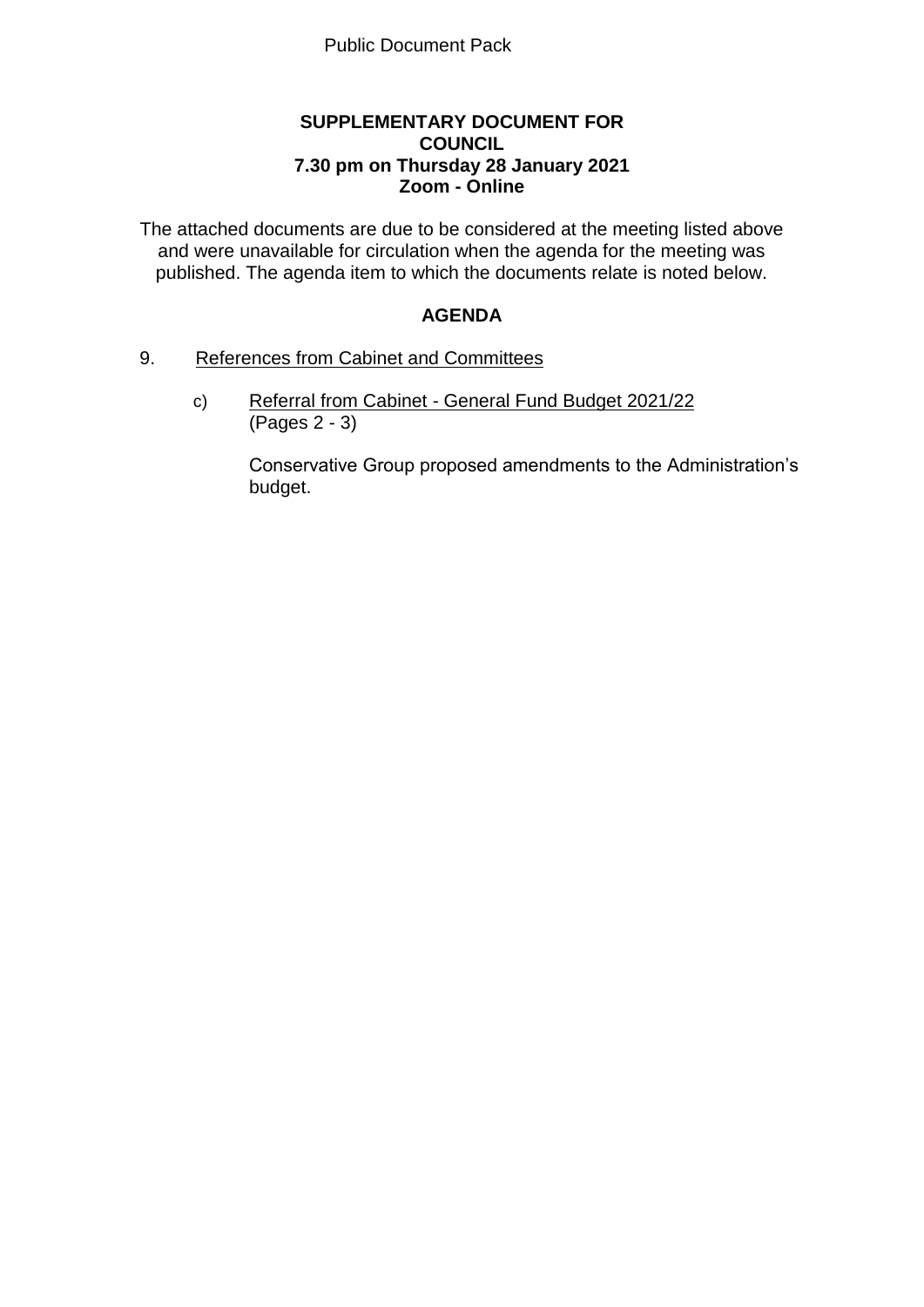# Agenda Item 9c

| <b>Original MTFS Savings Target (January 2020)</b>   | £000s          | £000s<br>$\mathbf{0}$ |  |  |  |  |
|------------------------------------------------------|----------------|-----------------------|--|--|--|--|
| Changes from January 2020 assumptions:               |                |                       |  |  |  |  |
| Growth in Taxbase                                    | $-50$          |                       |  |  |  |  |
| Impact of a Zero CT increase                         | 155            |                       |  |  |  |  |
| Net Payroll change                                   | 52             |                       |  |  |  |  |
|                                                      |                |                       |  |  |  |  |
| <b>Budget Pressures/Savings since budget setting</b> |                | 157                   |  |  |  |  |
| <b>New Pressures/Savings</b>                         |                |                       |  |  |  |  |
| New Telephony Licenses                               | 70             |                       |  |  |  |  |
| Additional revenue costs of new HR system            | $\overline{7}$ |                       |  |  |  |  |
| Implications of not charging for Sams Place          | 35             |                       |  |  |  |  |
| Network rationalisation                              | $-71$          |                       |  |  |  |  |
| Insurance savings                                    | $-193$         |                       |  |  |  |  |
| Homeless Contingency                                 | 150            |                       |  |  |  |  |
| Savings from switch to app-based telephony systems   | $-10$          |                       |  |  |  |  |
| <b>Total Pressures/Savings</b>                       |                | $-12$                 |  |  |  |  |
| <b>Covid Pressures</b>                               |                |                       |  |  |  |  |
| Loss of Essex Business Rates Pool Payment            | 180            |                       |  |  |  |  |
| Loss of car parking income                           | 100            |                       |  |  |  |  |
| Staff car parking                                    | 20             |                       |  |  |  |  |
| <b>Total Covid Pressures</b>                         |                | 300                   |  |  |  |  |
| <b>New Funding Proposals</b>                         |                |                       |  |  |  |  |
| Creation of Council Tax Hardship fund                | 155            |                       |  |  |  |  |
| Creation of CTRA reserve                             | 450            |                       |  |  |  |  |
| Creation of STEM learning reserve                    | 29             |                       |  |  |  |  |
|                                                      |                | 634                   |  |  |  |  |
| <b>Total Revised Budget Gap</b>                      |                | 1,079                 |  |  |  |  |
| <b>Financed by:-</b>                                 |                |                       |  |  |  |  |
| New homes bonus 2021-22                              | $-1,079$       | $-1.079$              |  |  |  |  |
| <b>Total Budget Gap</b>                              |                | 0                     |  |  |  |  |